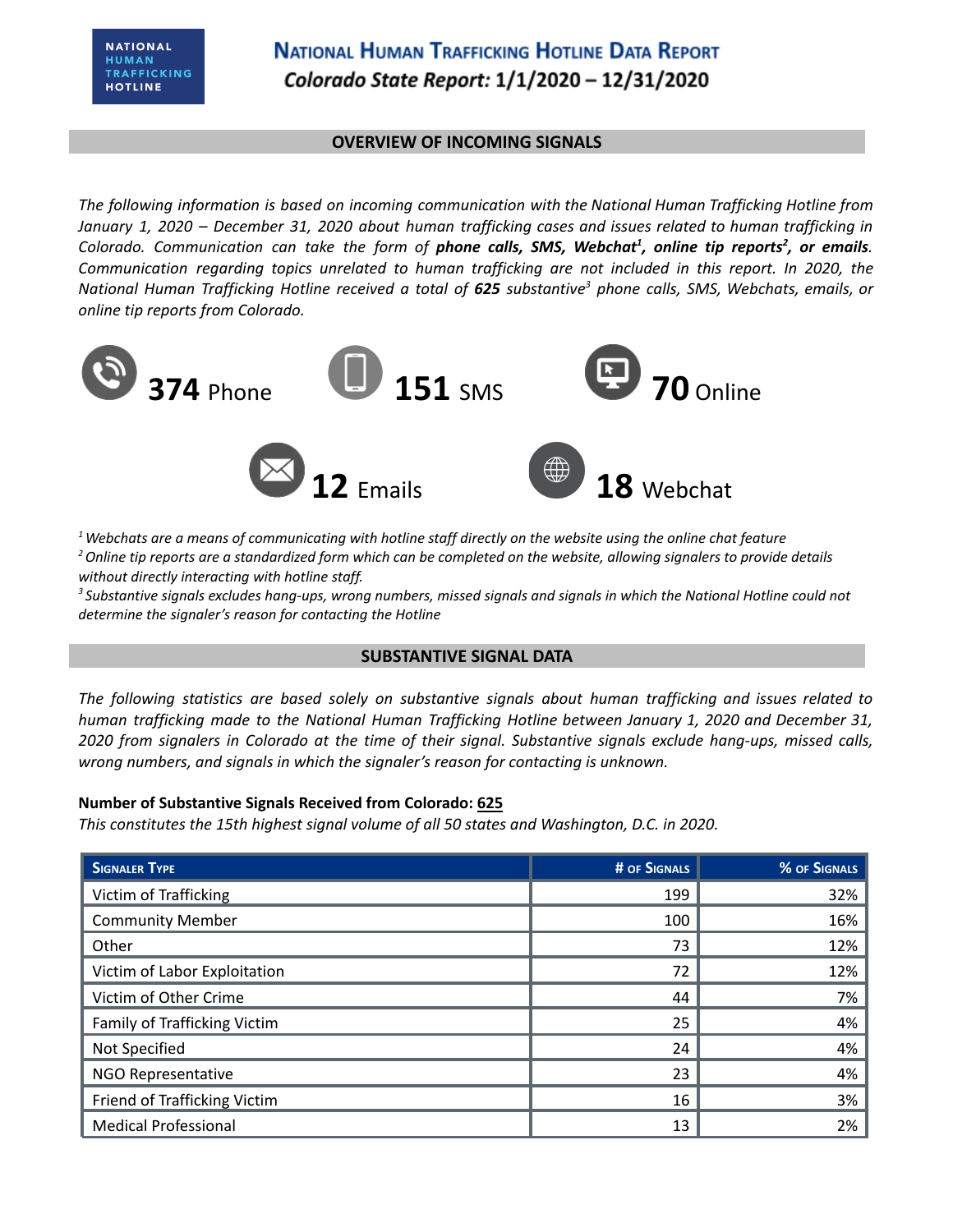# **NATIONAL HUMAN TRAFFICKING HOTLINE DATA REPORT** Colorado State Report: 1/1/2020 - 12/31/2020

| Mental Health Professional                                  | q   | 1% |
|-------------------------------------------------------------|-----|----|
| Acquaintance of Trafficker                                  | 6   | 1% |
| Law Enforcement                                             |     | 1% |
| Educator/School Personnel                                   |     | 0% |
| <b>Business</b>                                             |     | 0% |
| Caller Types Referenced Fewer than Three Times <sup>1</sup> |     | 2% |
| TOTAL # OF SUBSTANTIVE SIGNALS                              | 625 |    |

<sup>1</sup>To protect the identity of the people we serve, the National Human Trafficking Hotline does not disclose exact statistics *related to venues, industries, victim information or caller information referenced fewer than three times.*

### **DATA ABOUT HUMAN TRAFFICKING SITUATIONS**

Each request submitted to the hotline is evaluated for evidence of potential human trafficking. In Colorado, a total *of 137 unique situations (incidents) of potential human trafficking were reported to the hotline.*

| PRIMARY REASON FOR CONTACTING THE NATIONAL HOTLINE | # OF SITUATIONS | % OF SITUATIONS |
|----------------------------------------------------|-----------------|-----------------|
| <b>Access Service Referrals</b>                    | 34              | 25%             |
| Report a Trafficking Tip                           | 94              | 69%             |
| <b>Request Crisis Assistance</b>                   | a               | 7% l            |
| Request General Information <sup>2</sup>           |                 | 0%              |
| TOTAL # OF SITUATIONS                              | 137             |                 |

<sup>2</sup>Requests for general information are situations in which an individual who is aware of a specific situation of potential trafficking may contact the National Human Trafficking Hotline for general information about human trafficking or to learn more about services available to trafficking victims. Requests for T&TA (Training and Technical Assistance) are situations in which service providers or law enforcement working with a victim of trafficking contact the National Hotline for technical *assistance.*

| <b>VENUE/INDUSTRY OF POTENTIAL TRAFFICKING</b>               | <b># OF SITUATIONS</b> | % OF SITUATIONS |
|--------------------------------------------------------------|------------------------|-----------------|
| <b>Sex</b>                                                   | 102                    | 74%             |
| Venue Not Specified                                          | 58                     | 42%             |
| Residence-Based Commercial Sex                               | 9                      | 7%              |
| <b>Illicit Massage/Spa Business</b>                          | 9                      | 7%              |
| Hotel/Motel-Based                                            | 8                      | 6%              |
| Other Venue                                                  | 8                      | 6%              |
| Pornography                                                  | 6                      | 4%              |
| Venues Referenced in Fewer than Three Cases <sup>4</sup>     | 4                      | 3%              |
| Labor                                                        | 16                     | 12%             |
| <b>Traveling Sales Crew</b>                                  | 9                      | 7%              |
| Industries Referenced in Fewer than Three Cases <sup>4</sup> |                        | 5%              |
| <b>Sex and Labor</b>                                         | 8                      | 6%              |
| <b>Trafficking Type Not Specified</b> <sup>5</sup>           | 11                     | 8%              |